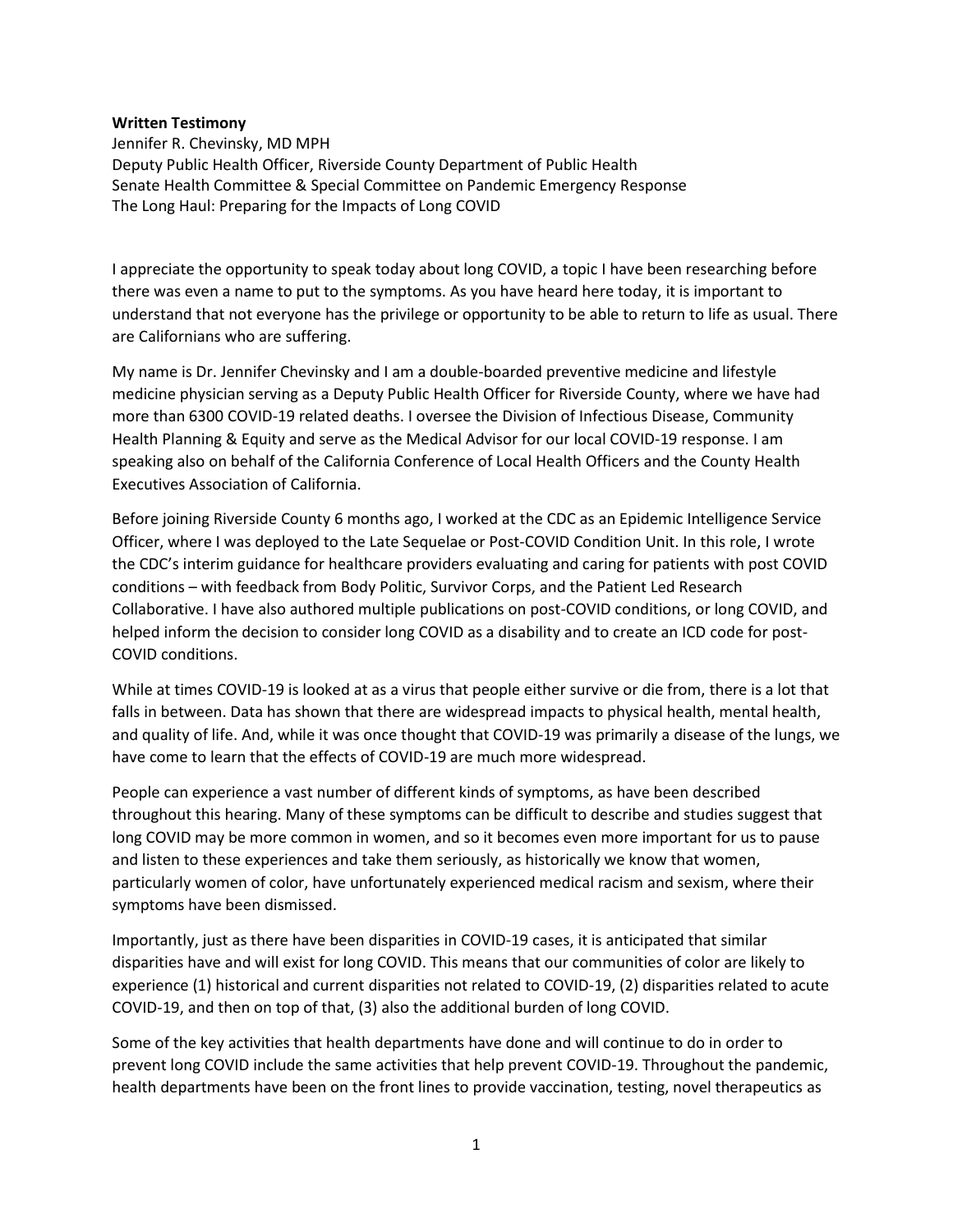well as guidance on masking, isolation, quarantine, ventilation, and handwashing. We know that these strategies work and we strive to provide these programs and this guidance, centering equity in our mission. Many of these aspects are found and highlighted in California's SMARTER plan.

Other activities that county health departments can and have done involve their roles as expert conveners of community partners and resources:

- They can use their communications platforms to
	- $\circ$  Share information about long COVID on their website, either directly or by linking to the CDPH website
	- o Post information on their social media platforms
	- o Share information about
		- Local post-COVID care clinics
		- Disability benefits, and
		- Recommendations on flexible work and school policies

With some of this groundwork that has been done, health departments can help share and bring this information to their trusted community-based organizations, faith-based organizations, schools, employers, and others. Local health departments are great at convening groups, connecting the dots, sharing information, and partnering with the community.

Some of the more specific initiatives that we have partnered on in Riverside County include:

- Conducting post-covid follow up calls tens of thousands of calls to learn about the long-term experiences that our residents have, after testing positive for COVID-19
- Partnering with members of our African American Collaborative on building support groups with trauma informed approaches
- Hosting training sessions on long COVID for our promotores and community health workers who have been integral trusted messengers throughout the COVID-19 response, reaching our Latinx community, including migrant and agricultural workers

And actually, in our county we have personally felt the effects of long COVID, as one of our promotores has experienced ongoing effects of long COVID, such that she hasn't been able to go back out in the fields and continue doing the great community work she has so much passion for. This ripple effect can be felt throughout the community.

We must continue to build in strategies around Long COVID into our recovery plans, centering equity at the core of these strategies. We must learn from the lessons of past post-viral conditions – like the experiences from post-polio or West Nile Virus – as well as from communities that have long suffered with conditions that are often downplayed, like those experiencing ME/CFS and MCAS.

More studies are needed, and it will likely take time before centers of excellence are established, but in the meantime, we need to help those who are suffering now. **With your support - for our staff and programs - we can prevent new COVID-19 cases now and we can share current best practices and resources now.** Your continued support with planning and budgeting for services can help us grow these initiatives and achieve these goals not only for the community, but **with** the community. California has and should continue to take the lead, putting the needs of Californians at the forefront. Thank you for your time.